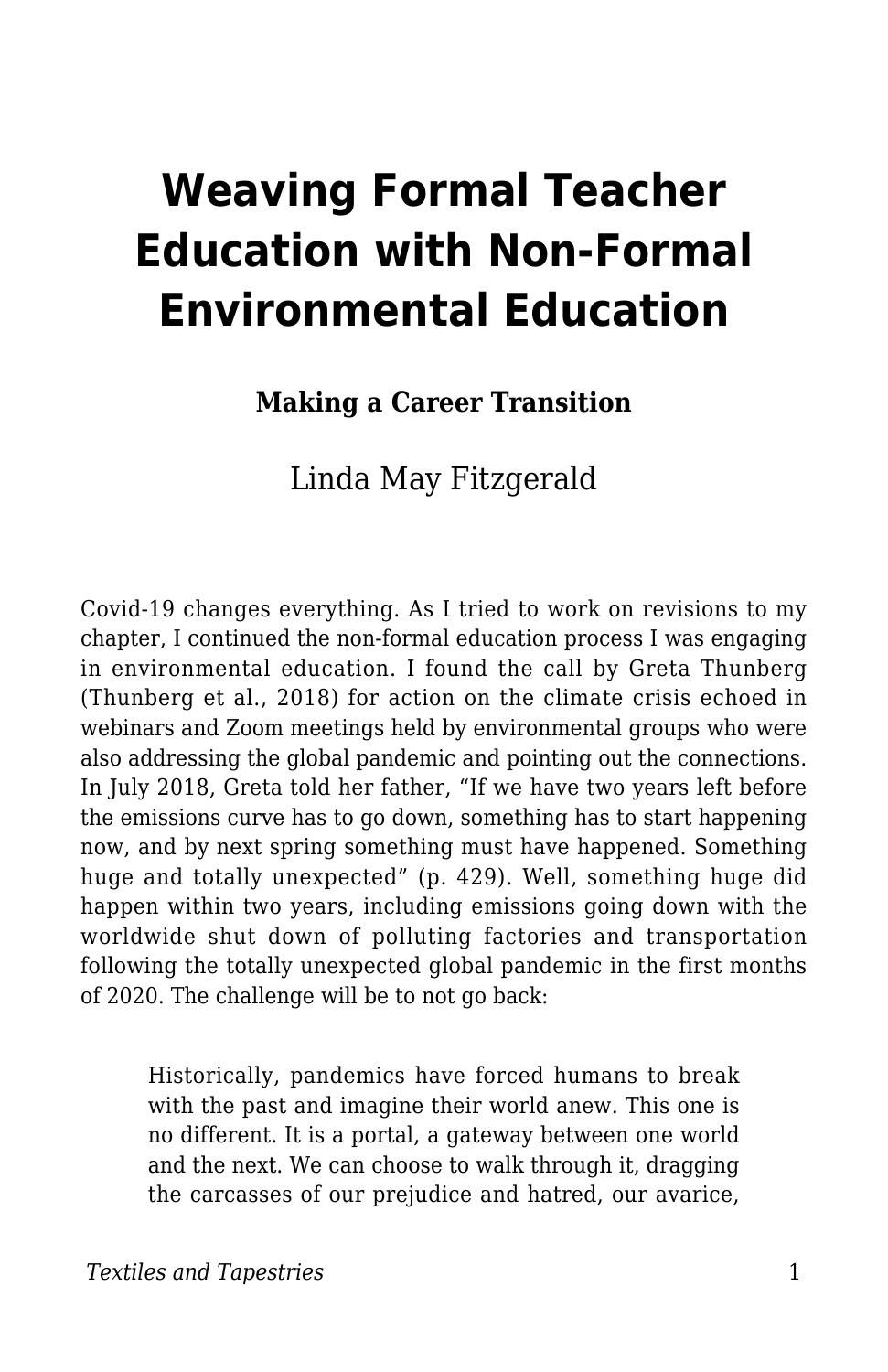our data banks and dead ideas, our dead rivers and smoky skies behind us. Or we can walk through lightly, with little luggage, ready to imagine another world. And ready to fight for it. (Roy, 2020)

So what does this mean for my self-study of my transition from teaching teachers in a formal education setting (university) to becoming an environmental educator in nonformal and informal education settings (community)?

On the one hand, in the face of the health crisis combined with the climate crisis, my little self-study-in-progress wonders whether it should be taken seriously – is this even the best use of my time now? On the other hand, citizens and leaders alike are suffering from a lack of scientific literacy, both about coronavirus and its mechanisms and about the climate crisis. Maybe working on ways of increasing scientific literacy outside of formal education settings can justify the time it takes. And so with that potential, I proceed.

I have just retired from a career of teaching early childhood teachers (preservice and in-service) and of teaching teachers to teach teachers (doctoral), although I continue in a volunteer capacity with a statewide early childhood research and development center serving practitioners. In the formal education program and in the statewide center, we strive to develop early childhood teachers who will use inclusive, play-based, integrated science, math, and literacy pedagogy, to develop engineering and scientific habits of mind in both teachers and students, adaptable for variations in race, class, ability, home language, and other characteristics.

The metaphor of textiles in the Castle 13 theme reminded me of the early childhood curriculum in New Zealand, Te Whariki, introduced to me at Castle 7 by Mayo et al. (2008): "Whariki means weaving. The metaphor of weaving is used to show holism in learning, as a whariki or mat is created for all to stand on" (p. 240). Te Whariki is woven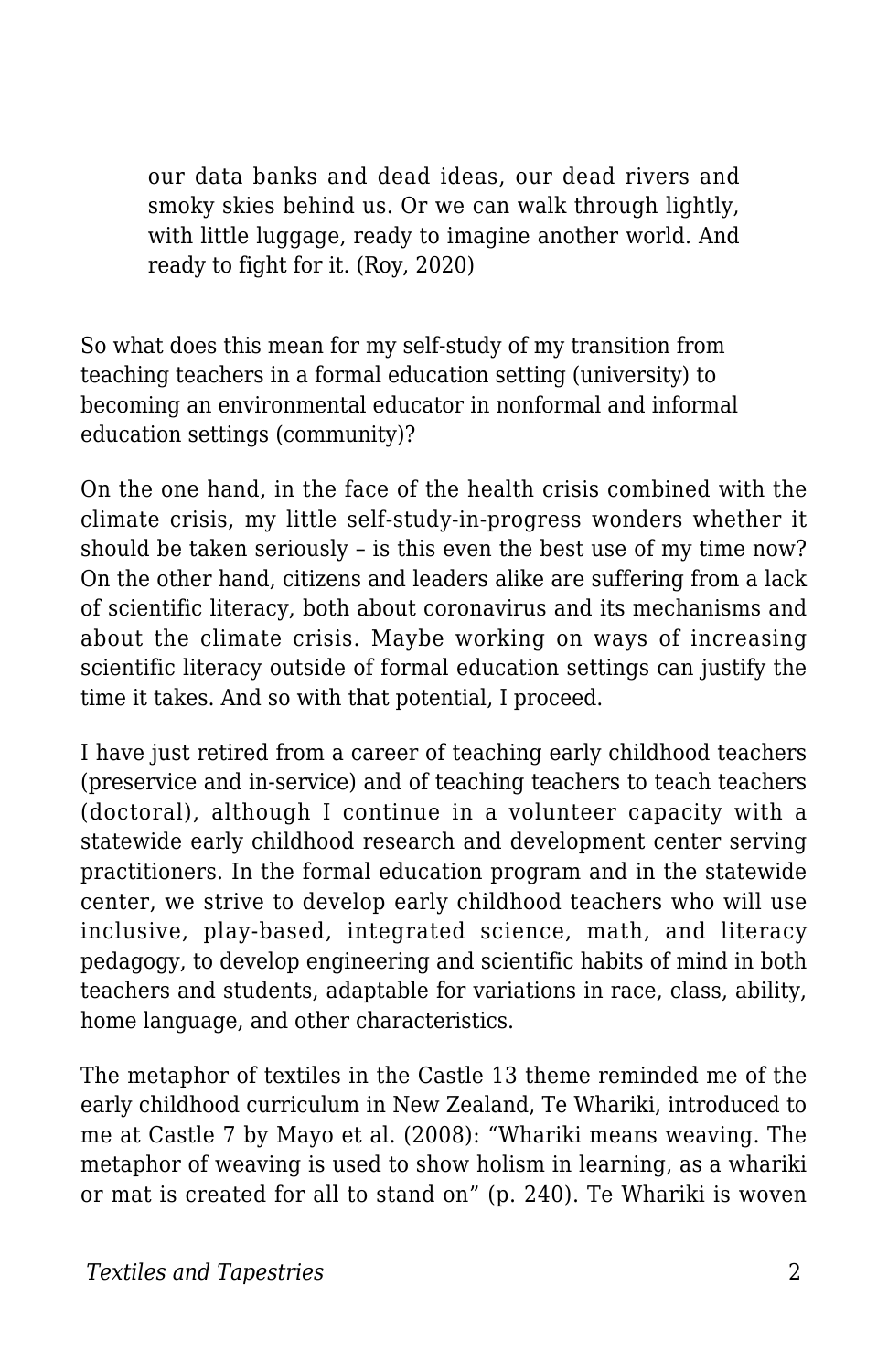from principles and strands. The warp of the mat I will be weaving in my transition comes from the principles of my pedagogical skills for inclusive practice of my formal teacher education career. I am now gathering the strands of new content and new pedagogy in non-formal and informal environmental education to provide the woof, to weave in a new way.

## **Objectives**

My overall objective in my transition to environmental educator is to find ways to educate people, particularly young children, so that they will know, come to love, and therefore protect their environment. During this transition, I will be engaging in self-study to discover, in the context of ongoing environmental degradation for which we and the next generation must soon find solutions, how to equip myself to contribute principles and content outside of formal education settings. The aim of this report is to document what I have learned so far about the path I have chosen to my next stage.

### **Conceptual Context**

I am a teacher. I was a built-in babysitter in my family of origin, 7 years older than my next of 4 siblings, and I shared my love of the outdoors with my sister and brothers from their earliest years. We still love to go out into nature when we get together as aging adults now. And I expect to be a teacher, and to love nature, until the end of my life. But my formal teacher education professor job has now ended, and I look forward to a new career as a community- based environmental educator.

To guide my transition out of teacher education and into environmental education, I look to the rich examples in the S-STEP literature of those who have documented their major transitions into and through teacher education (Bullock & Ritter, 2011; Dinkelman et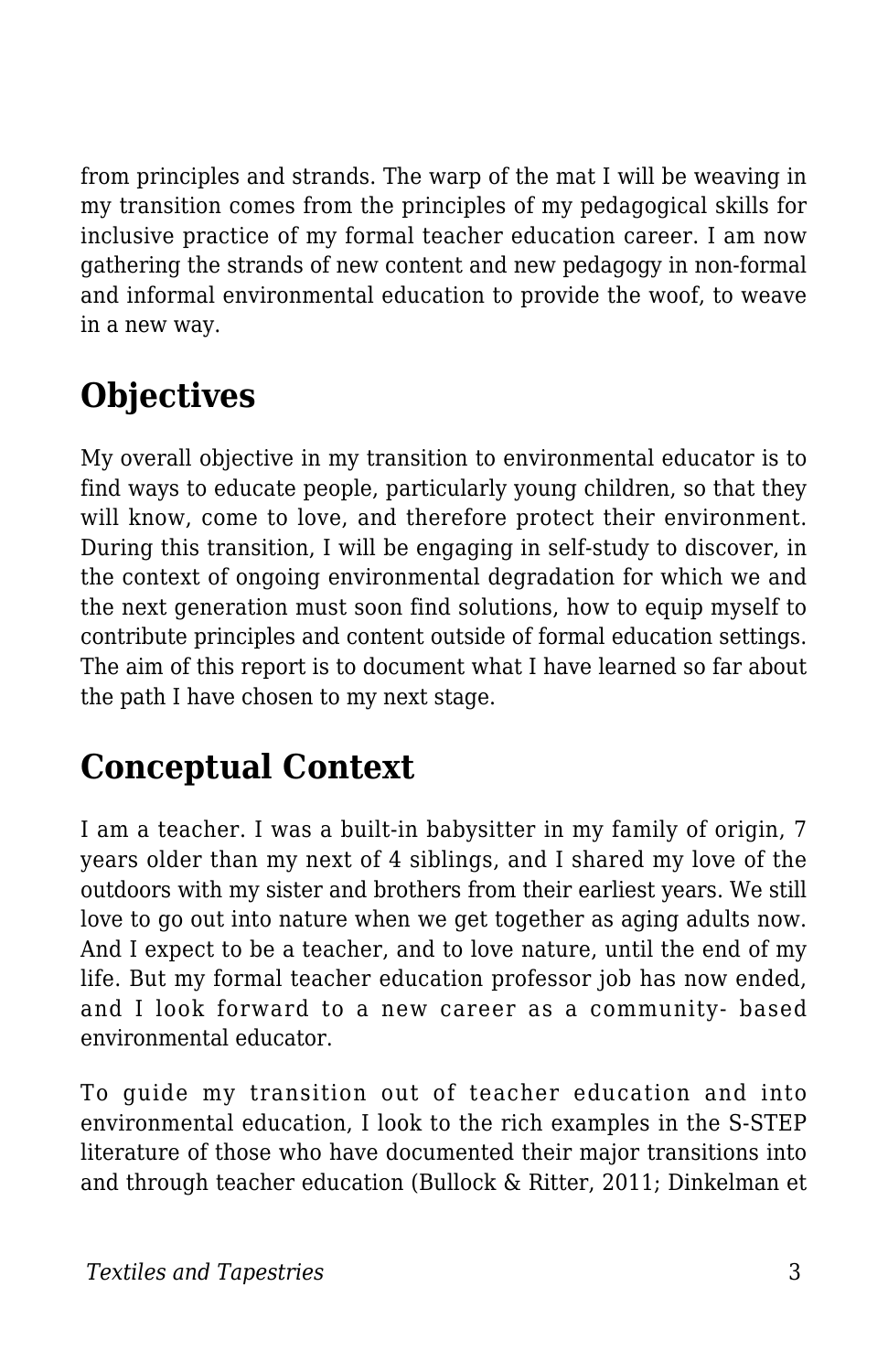al., 2006; Kitchen, 2005; Richards & Fletcher, 2019; Wood & Borg, 2010). Even more apt are the self-studies of those who have become novices in new fields (Ardra Cole (1998) tapdancing; Dawn Garbett (2008) horseback riding; Melanie Shoffner (2016) immersing into a new discipline) to enrich their teacher education. Can their experiences provide maps I can read backwards as I move out of teacher education into environmental education?

To guide the transition of my pedagogy out of formal education and into the community, I look to the long traditions of non-formal and informal education. Gravitating to the science end of environmental education, I follow the National Science Teaching Association (NSTA), who recognized the value of non-formal and informal education with their recent name change (from Teachers to Teaching). They cited the National Research Council (NRC) (2010) report, *Surrounded by science: Learning science in informal environments*:

A great deal of science learning, often unacknowledged, takes place outside school in museums, libraries, nature centers, after-school programs, amateur science clubs, and even during conversations at the dinner table. Collectively, these kinds of settings are often referred to as informal learning environments. (p. 1)

Even within a formal university setting, I have found inspiration from programs engaged in the formal education of non-formal education, such as leisure services (e.g., Scholl & Gulwadi, 2015) or outdoor education (e.g., North, 2015).

And for new content to master, outside of the natural and social sciences of the academy, I look to scientists such as Alexander Von Humboldt, Charles Darwin, Aldo Leopold, E.O. Wilson; and environmental essayists such as Terry Tempest Williams and Edward Abbey. To learn from those who are actively working to improve the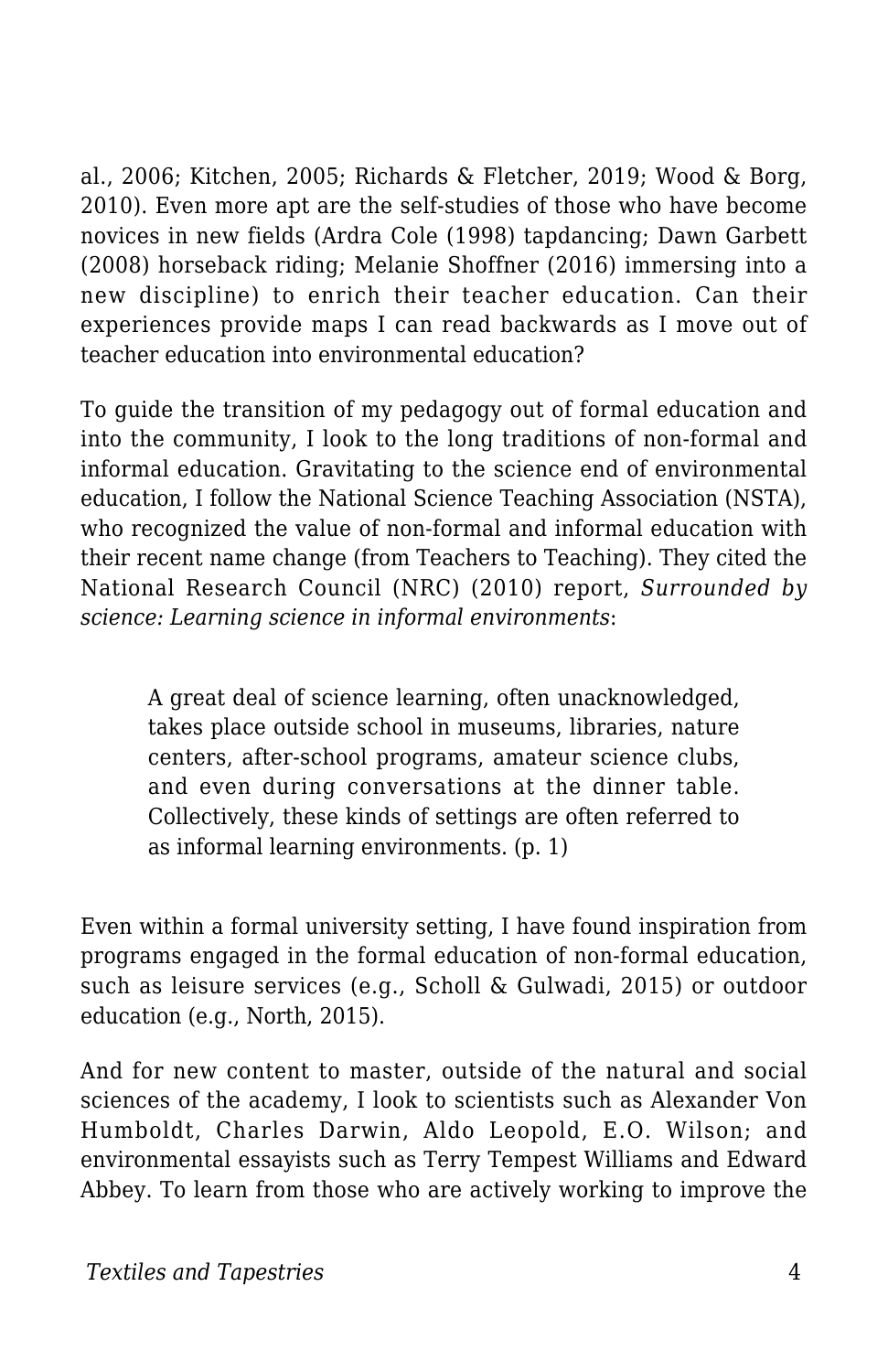natural world, I look to environmental organizations such as The Nature Conservancy, Sierra Club, and Audubon Society; and public agencies such as the National Conservation Training Center of the U. S. Fish and Wildlife Service, and more locally, county (inside US states) conservation districts.

As I immerse myself more deeply in this literature, I find over and over again some kind of reference to a rationale for educating children and others about the environment, said as well as anyone else by David Attenborough, a natural historian known for his BBC documentaries, among other achievements: "No one will protect what they don't care about; and no one will care about what they have never experienced'' (https://eco-age.com/news/david-attenboroughs-best-quotes). Aldo Leopold's daughter, Estella Leopold, an emeritus professor of biology at the University of Washington, applied that sentiment specifically to the next generation:

You can't fall in love with something you don't know, and if you know nature, it's very likely, in such an intriguing environment, that you'll get to love it, you'll get to like it …. And if we don't have young people becoming familiar with nature, who's going to defend it? Who's going to defend it out there in the legislatures, in the boonies. (https://www.wpr.org/new-aldo-leopold-memorial-connec ts-legacy-future-generations-family-says)

Tying into the quotations from the prologue, for the greater societal transition through the portal that the pandemic has opened, to commit to preventing emissions to rising to past levels, that is, to prevent the global economy from just going back to the pre-pandemic norm, hearts and minds will need to be won over to engaging the climate crisis as seriously as the health crisis. There may not be time, but the defense of the environment may rest with getting as many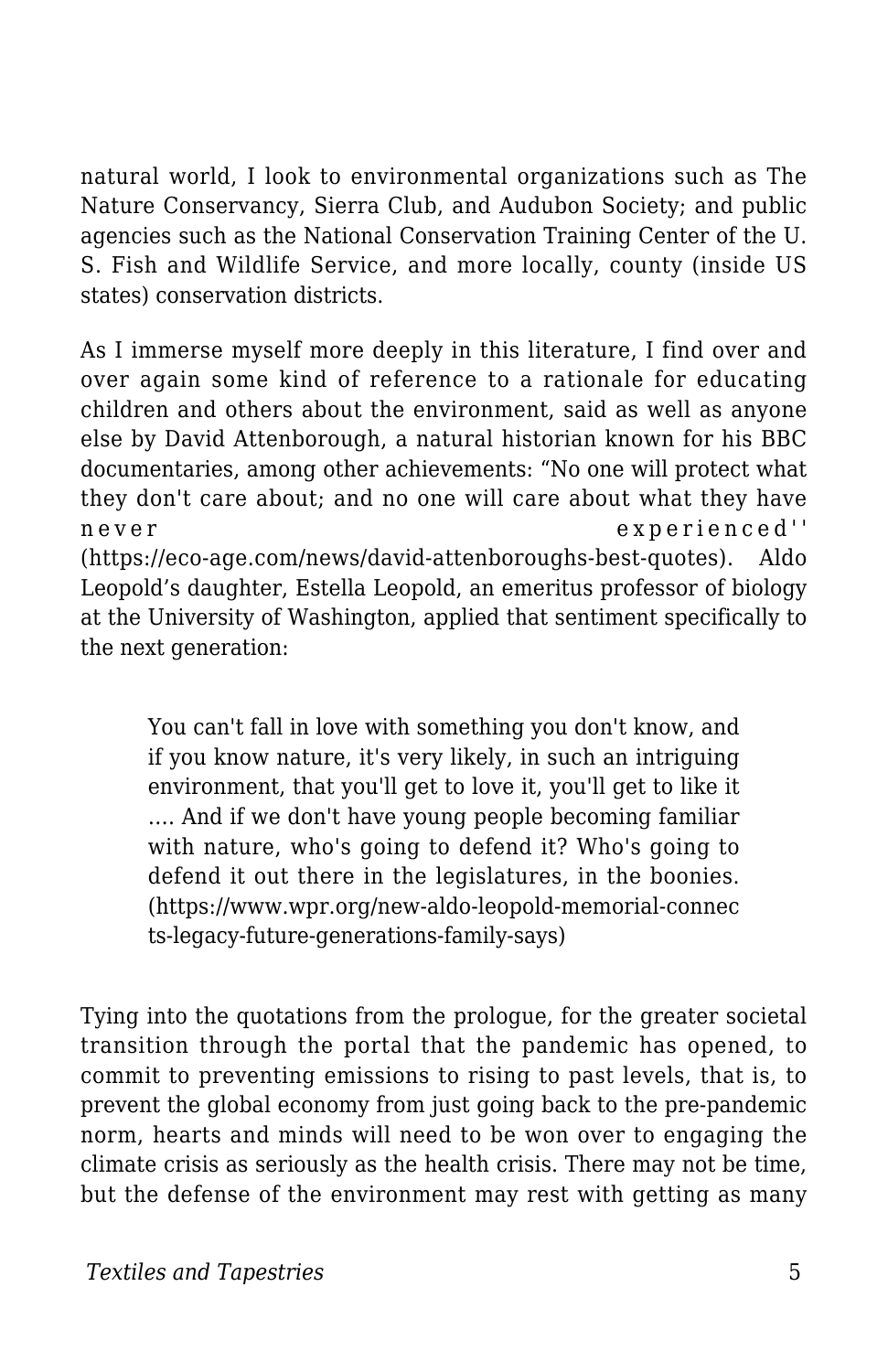people as possible to fall in love with nature. It seems overwhelming and even quixotic, but as a teacher I hope to find a path to contribute to this winning of hearts and minds, starting with getting to know as much as I need to understand the task at hand.

### **Methods**

Guided by the list of characteristics from Mena and Russell (2017), I have undertaken a self-study of my transition from formal to nonformal education. It is

- 1. initiated and focused by the individual, myself, studying my transition from formal to non- formal education;
- 2. aimed at improvement and development of new knowledge for my new practice of environmental education, crossing disciplinary boundaries;
- 3. undertaken interactively and in collaboration with others;

Just months into my retirement from the university, I have not been carrying out my self-study as collaboratively as I did "selves"-studies when in the university. So far in this self-study, I have been working primarily alone except for the writing of this paper, for which I have received critical feedback from 4 colleagues with whom I am working as a critical friend on other self-studies. In the meantime, I have been apprenticing myself to new colleagues that I am meeting in the non-formal settings I have joined. As we collaborate on projects aimed at improving our environmental education efforts, I am looking for ways they may already engage in reflective practices, ready to share my self-study practices and adapt theirs to improve my own.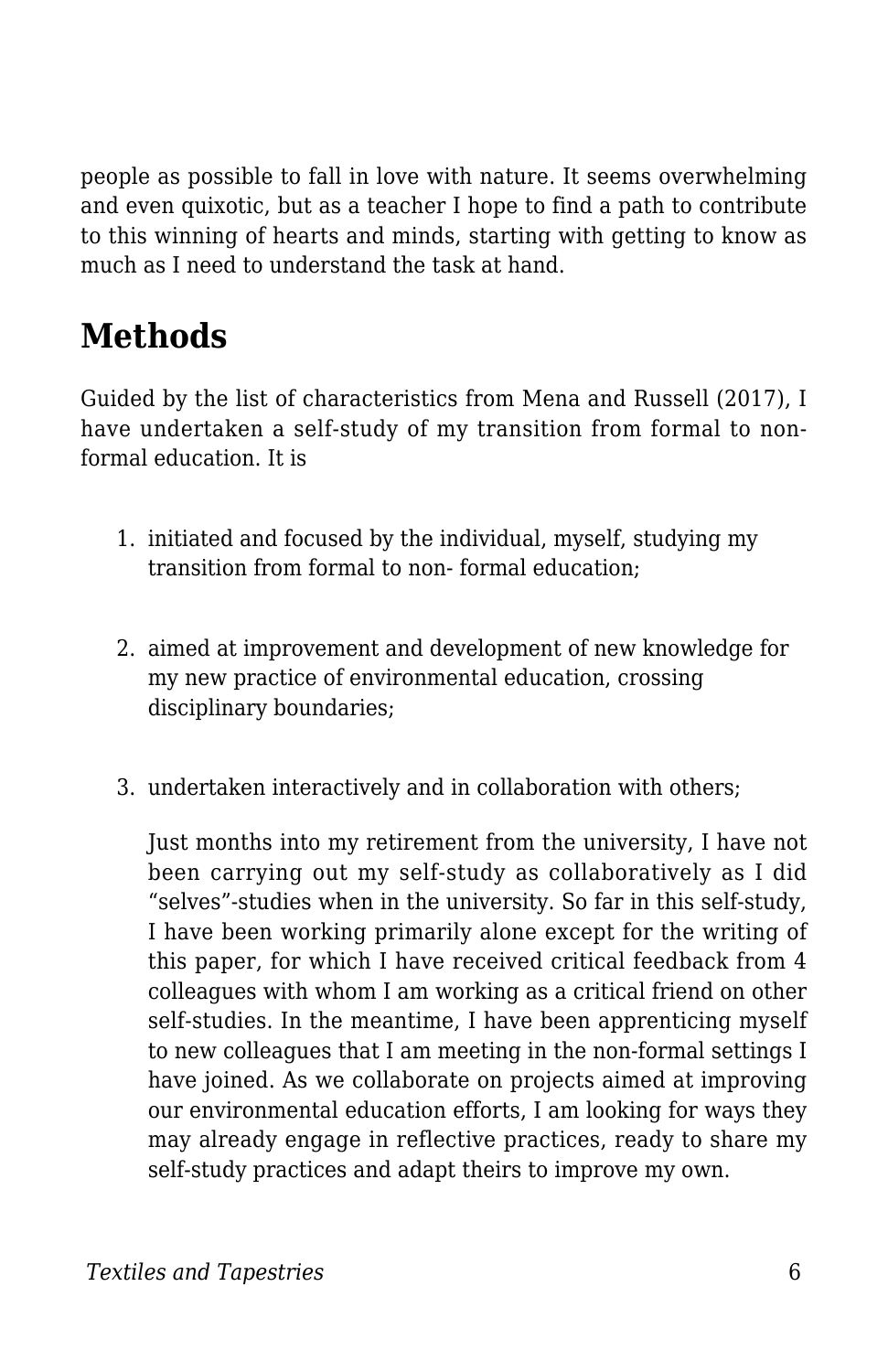4. using multiple research methods;

Autobiographical methods are called for (Bullough & Pinnegar, 2001), but given the socio-cultural context of the climate crisis, methods proper to auto-ethnography (Mitchell, 2016) are engaged, with a constant comparative process of analyzing as data are collected, to guide further collection of data. Inspired years ago by the work of Manke and Allender (2006) on artifact analysis, and more recently by object inquiry (Pillay et al., 2017), I focused on binoculars to open an object-self dialogue to reveal social constructions of my self through this transition.

5. demonstrating methodological rigor and trustworthiness by using a variety of data sources to be able to triangulate while drawing conclusions from what, so far, are autobiographical sources. Submitting data and analysis for systematic scrutiny and critique to collegial friends is on the agenda for this ongoing transition; at this point it consists of email exchanges of feedback on my drafts of this paper, which have led to further analysis and redrafting. Data sources comprised notes during my own learning experiences, journal entries, and an object inquiry.

I have taken detailed notes while engaged in community-based environmental education events. These included, but were not limited to, monthly webinars from the Monarch Joint Venture from US Fish and Wildlife Service (USFWS) and other USFWS webinars; monthly local Audubon Society meetings and occasional bird walks and citizen science bird counts with highly experienced members; local Sierra Club film showings, sometimes followed by expert panelists in discussion; informative talks by the naturalist at a local nature center, sometimes while kayaking or hiking; advocacy groups working on clean water issues; and public lectures on environmental topics, sometimes at the public library or the arts center, but sometimes in a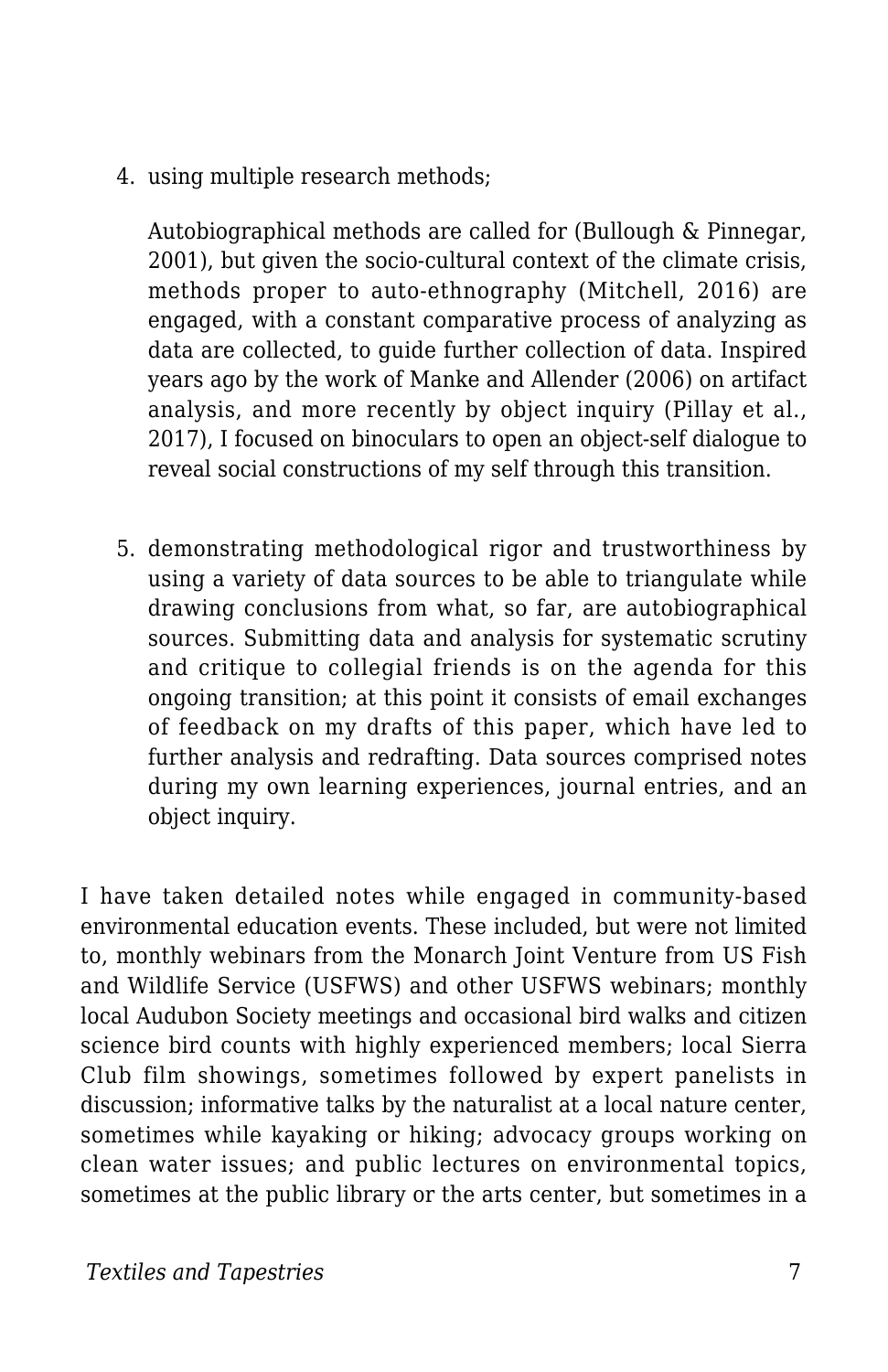university building.

I did three kinds of reflective writing, commonly called journaling, but not systematic enough to be daily or otherwise scheduled. I made handwritten entries in two journals, one that captures occasional reflections after engaging in community-based environmental education events, and another for reflections on narrative sources (books, articles, video). These journal entries, together with reflections targeted at writing this paper, contributed to the third kind of journaling, electronic "one-pagers" (Mayo et al., 2008), 27 so far. Sometimes the one-pagers are more like reflective journal entries, i.e., first-order data. But other times they are a first level of analysis, reflecting on the journal reflections and capturing insights that contribute to, if not constitute, findings.

A more focused reflection was an object-inquiry, a discussion I carried on with a pair of binoculars, using prompts from Manke and Allender (2006) and following the steps laid out by Samaras (2011). The discussion was captured in a first-order data one-pager.

I had hoped to revise my original paper to include my first delivery of environmental education for preschoolers, apprenticed to an Audubon Society member who designed a "Budding Birder" program. And I also had signed up for a Master Conservationist certificate program being given at a local nature center. Both were canceled as the global pandemic took hold. The plan now is to re-engage if these programs survive to the other side of the health crisis.

### **Outcomes**

As I attended community-based environmental education events, reviewed notes taken during the events, took notes while I read in mostly non-academic journals and books and websites, and reflected in one or another of my journals, I found in my dialogues with myself that I reached recalibration points (East et al., 2009), that is, places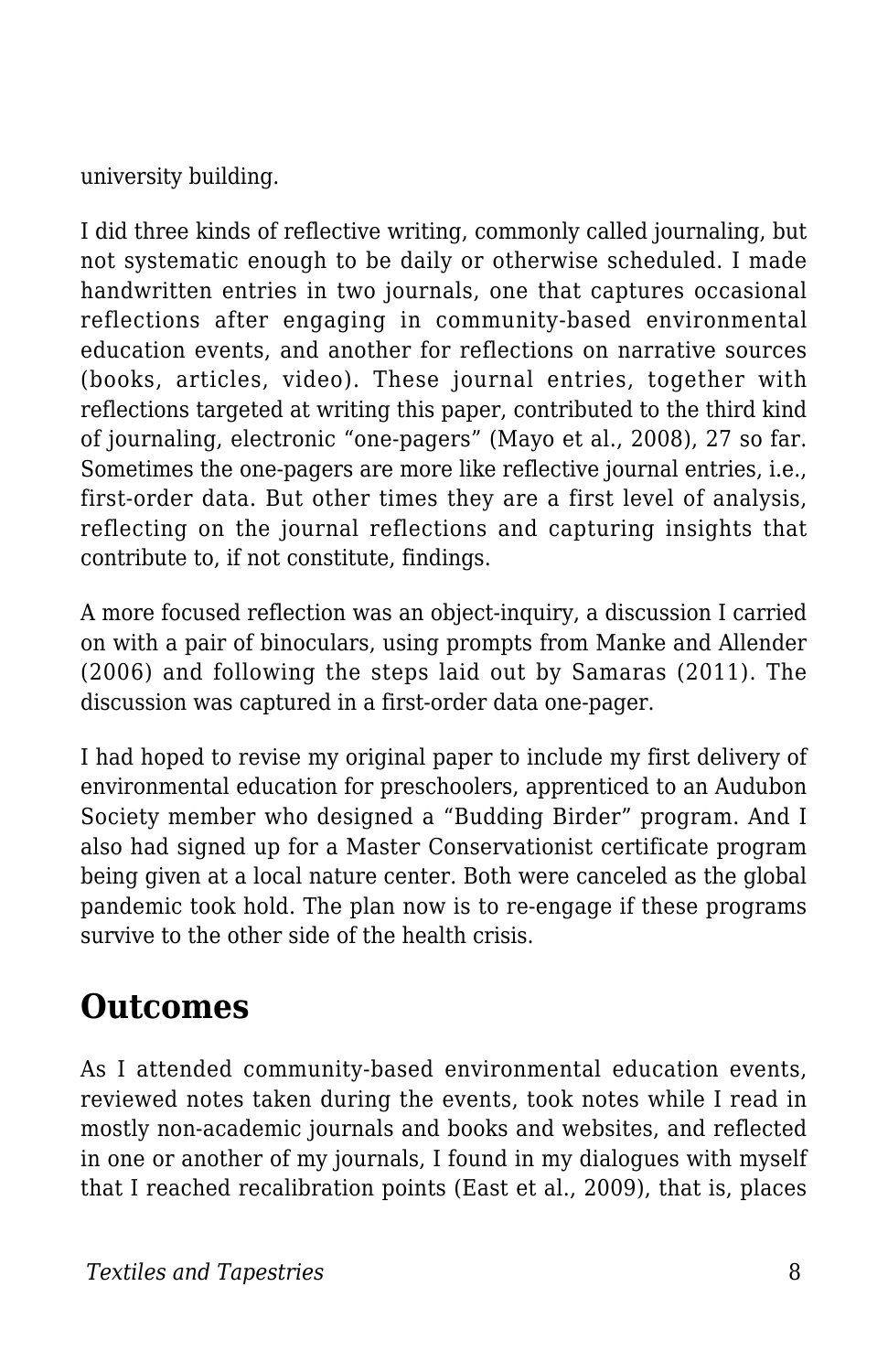where an understanding emerged, sometimes as an "aha," other times a fine-tuning of awareness. At this early stage in my transition (a few months past full retirement), I hesitate to draw conclusions. However, I can share a few of these recalibration points.

#### *1. "Wanderfahring" in Educating Myself to be an Environmental Educator*

Whereas so far this self-study has lacked the usual collaboration of my previous self-studies, I have been a collaborator on two other current self-studies. While in discussion about one of these studies, I introduced the authors to the concept of "wanderfahring" (East et al., 2009), that is, what might seem to be off-topic digressions, letting the process move us forward rather than pushing toward a specific goal. As I described it to them, I suddenly recognized that my own process in learning to be an environmental educator so far was in stark contrast to the strictly laid out programs of study my undergraduate and master's students followed (not even any electives!) and to a certain extent my doctoral students as well. I have been wandering near and far, without a map, but getting to know the terrain, letting it lead me. In a way not unlike themes emerging from qualitative analysis of data, seemingly unrelated events resonate with other events and become critical moments in my education. For instance, what I thought was a purely recreational bird walk, my first as a new Audubon Society member, ended up with my first educator opportunities, to help with a "Budding Birders" program for preschoolers, and to help design a bird exhibit for children at the local arboretum (as noted, both on hold due to covid-19). Another recreational event for paddling on local waterways turned into a water quality advocacy opportunity that intersected with two other unrelated events I had attended for building advocacy knowledge and skills.

Recalibration point one: trust the process. To return to the weaving metaphor of the conference theme, I have started out with the warp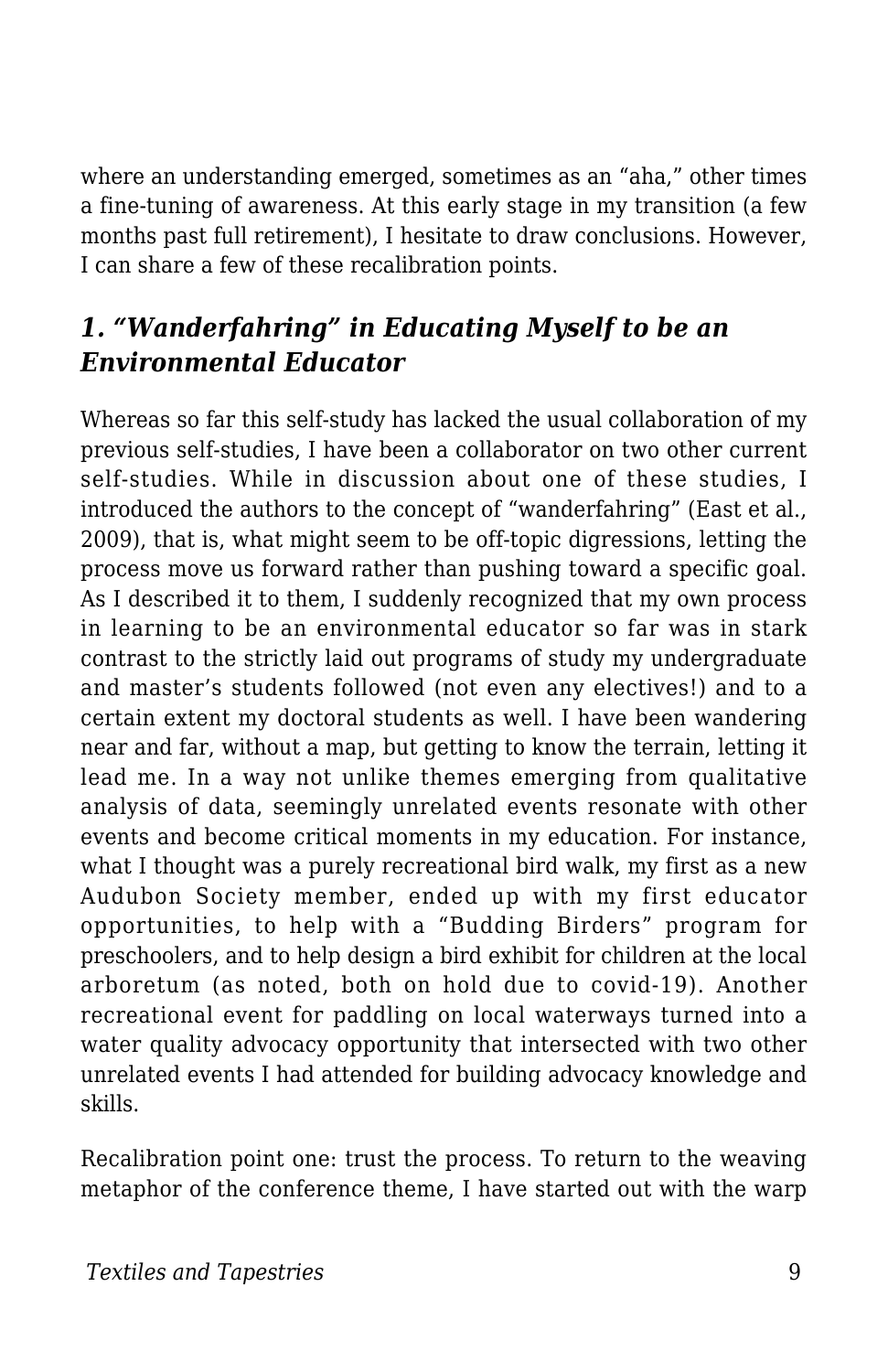for my mat that I retained from my teaching career; however, I don't have a pattern that I am following for the woof. As I was beginning data analysis, I visited a textile exhibit in a major art museum and was struck by a mat-sized piece in which the warp consisted of non-textile found objects. That piece of art speaks to my current approach to weaving in how I am learning from my non-formal and informal environmental education. I do some wool-gathering from texts for one strand, then pick up some techniques from a guided nature walk for another section, and maybe some tree roots like the Ojibwe used in birch bark canoes, and add some feathers from my immersion in the Audubon Society. Maybe a pattern will emerge, or maybe I will start to be more intentional about what I add next and where. I am quite certain that it will be very different from the Harris Tweed-like weaver's patterns of regulations and standards such as those I followed in my formal teacher education work. I am revisiting the idea of bricolage from my constructivist college education (Levi-Strauss, 1966), but as refreshed and applied in tourism studies, "a reflexive collage in writing" (O'Regan, 2015, p. 465).

#### *2. Define your Terms: Formal vs. Non-Formal or Informal*

My working definition of formal education was education that takes place in an institutional setting, specifically a school of some sort with a curriculum of some sort, generally toward an end point such as a degree. My working definition of non-formal was education that did not meet that definition, and I used it interchangeably with informal education, as used by NRC (2010). I had in mind an exercise I gave my preservice teachers in the past to help them get in touch with the kind of play-based learning I hoped they would support as early childhood educators. I had them think of one of the best learning experiences they had had anywhere in any part of their lives, one where they really learned something they personally wanted to learn. The usual result was that the class generated a large list of outside-ofschool venues, learning skills more than facts. I challenged them to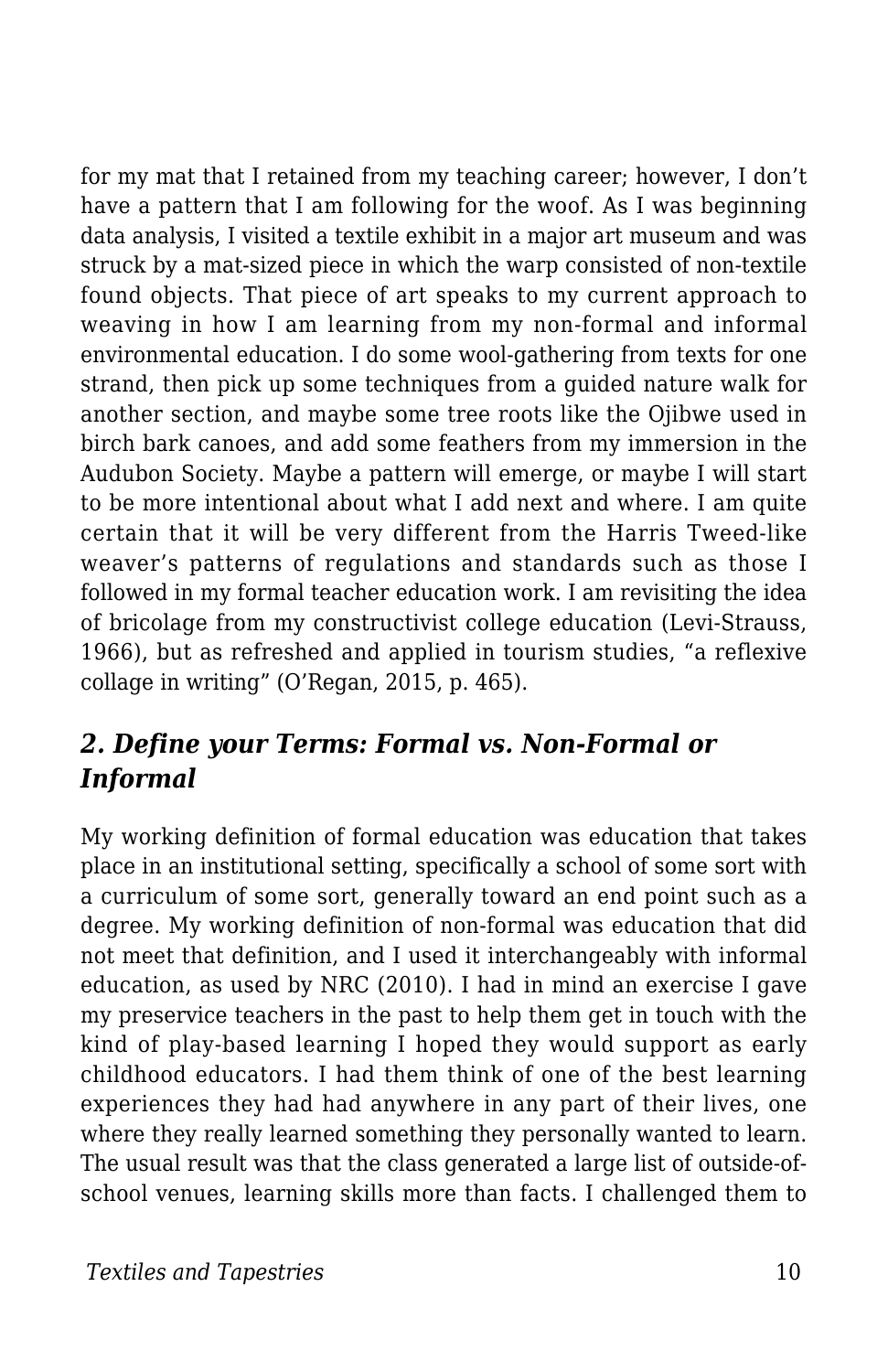find ways to reproduce those circumstances in their own teaching, despite being bound by classroom walls and assessible curricula that tempted one to just teach to the test.

As I embarked on a variety of community-based environmental education opportunities for myself, I had expected to find contrasts with the formal education I used to deliver as a university-based professor. Instead, going through my notes from the wide variety of events, I found it difficult to sort the characteristics of the events into formal vs. non-formal binary categories. I already knew that setting or place would not necessarily be a distinguishing feature, because as a professor I sometimes took my class out to community sites, and conversely, community organizations could rent spaces on campus. However, I fully expected that curriculum, especially with accountability for mastering it, would distinguish formal from nonformal.

And then I learned about Master Conservationist and Master Naturalist (and was reminded of Master Gardener) courses of study, delivered outside of school settings by county conservationists and others, some with and some without formal teaching credentials, resulting in certificates when the required curriculum was successfully completed. These are not the diplomas or licenses or certifications or endorsements that my teaching at the university prepared students to receive, and they may or may not have any implications for future employment. However, they are not the opposite of formal education in any simple sense.

Recalibration point two: both/and, not either/or. As my work goes forward, I am building a continuum, with the formal end anchored by my former career as a teacher educator in a university, and a range of other learning opportunities stretching off to the other end. As I continue to discover more community-based opportunities and continue to read in the less academic literature I am encountering, I hope to tease out more distinguishing features, with closer attention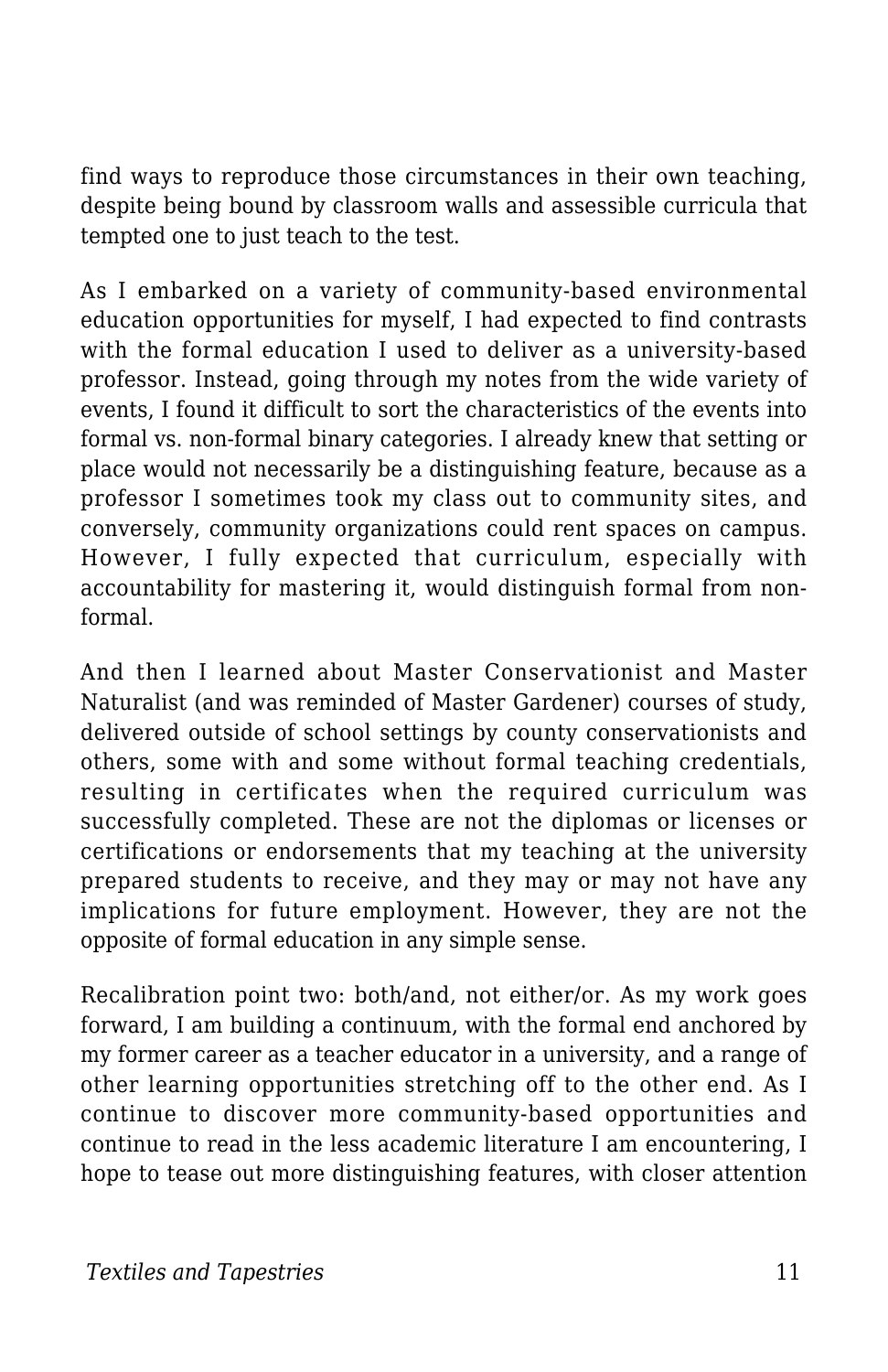to variations in pedagogical methods. My model of weaving my mat with a firm foundation of the warp being my former university pedagogical techniques has been challenged. I think my mat will have both formal and nonformal pedagogy and formal and nonformal content, in both warp and woof.

#### *3. Learning to see Non-Formal or Informal Education and how to do it is like Learning to use Binoculars*

My object-inquiry with my binoculars could be a whole paper in itself, and is far from finished, as I learn more about arts-based inquiry and using artifacts in self-study. Having been convinced about the power of objects to make future scientists fall in love with science (Turkle, 2008), I decided to try object-inquiry in my self-study. I was especially encouraged by the fact that the authors of *Object Medleys* (Pillay et al., 2017) took inspiration from Turkle as well.

When choosing an object to capture my transition to environmental education, I immediately went to my binoculars. They seemed to be another good example of both/and: a tool for use in formal science but also common in outdoor recreation. They are a critical tool for citizen science, as in the Christmas bird count I did with the Audubon Society, to report the data to the Cornell University Lab of Ornithology. Citizen science by its very nature is both/and! I had lots to say about my binoculars – where, and when, and why, and with whom I got them, and so on. But the prompt, "tell it what you think it is saying, and listen for the response" (Manke & Allender, 2006, p. 263) gave me pause. Listening to an inanimate object is hard! I thought I heard, "Be flexible"; "Adjust as needed"; "Narrow the breadth of vision to deepen the distant detail. This is either/or – you have to choose either the wide-angle (context) or the close up (focus)."

Recalibration point three: For now I am choosing a wide-angle, while I learn the skills necessary for whatever focus I find, and as I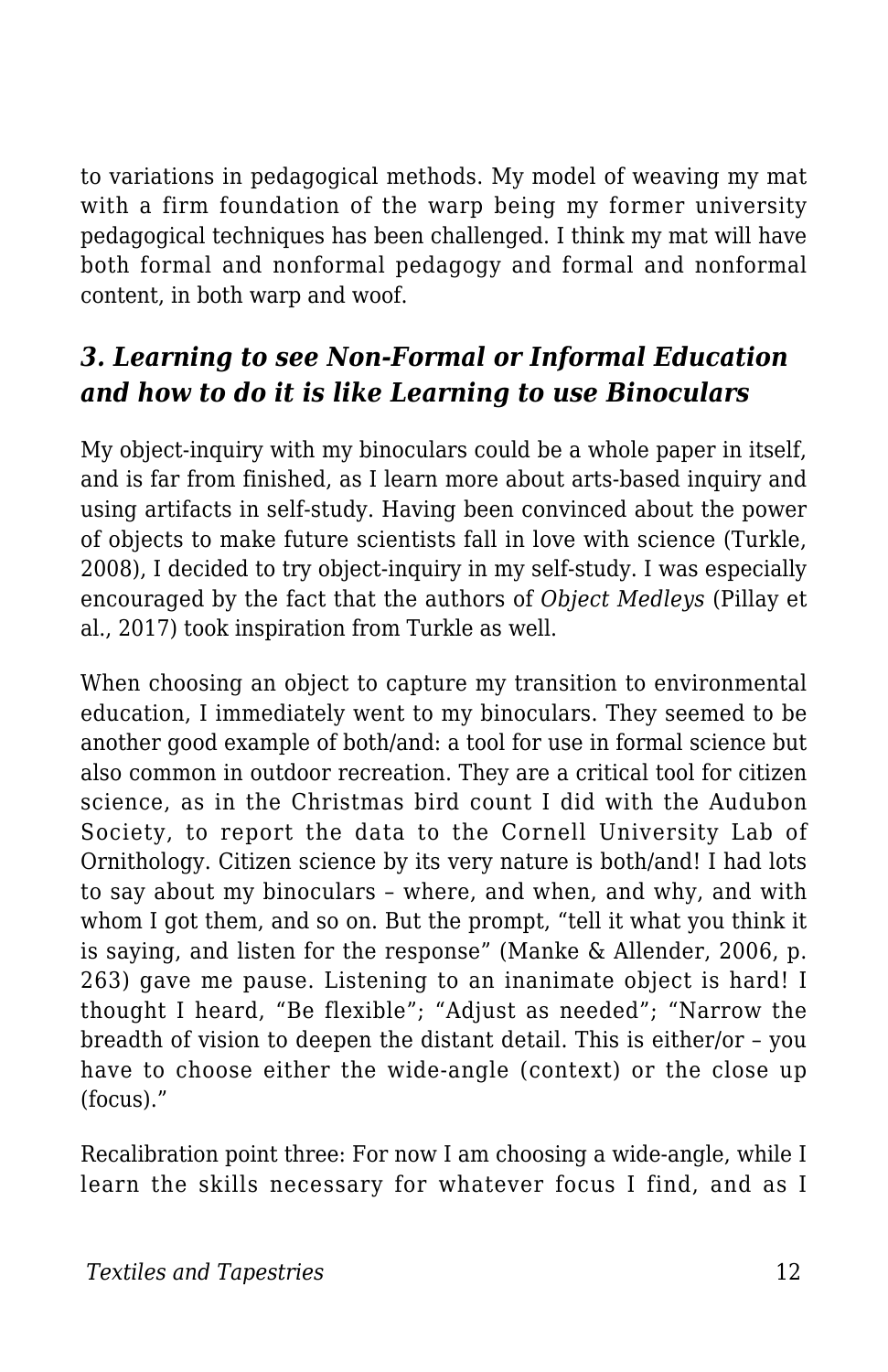wanderfahr, remaining flexible, keeping open the options for what that focus will be.

### **Implications**

This work in progress has few firm findings as yet, but the recalibration moments that have emerged so far encourage me to continue the study. In this "for future research" section, I have a number of directions in which this ongoing work may take me. I hope to develop a narrative of transition that will invite additions to and critiques from others going through a similar transition (either at retirement from formal education or in a mid-career departure from formal education and/or teacher education). I also hope to identify pedagogical principles from teacher education that I can use in community-based environmental education, but equally important, to identify educational methods with proven effectiveness in non-formal education that could be of use to renew teacher education pedagogy. For myself, I want to apply the skills I developed, with the support of self-study, as a teacher educator, and develop new ones to increase my pedagogical content knowledge in nature.

And yet I am momentarily paralyzed by both the speed and destructiveness of the global pandemic, presaging the speed and destructiveness of the climate crisis, if the warnings of the scientific community – and of next generation activists like Greta Thunberg - continue to be ignored. And then I get moving again, looking for the places that I can apply the formal education skills and knowledge I already have to the need to win hearts and minds to the task of defending the environment on the other side of the portal that the pandemic has opened. And as I engage, I need to continue self-study to reflectively adapt my old skills and knowledge to the new skills and knowledge needed for the task.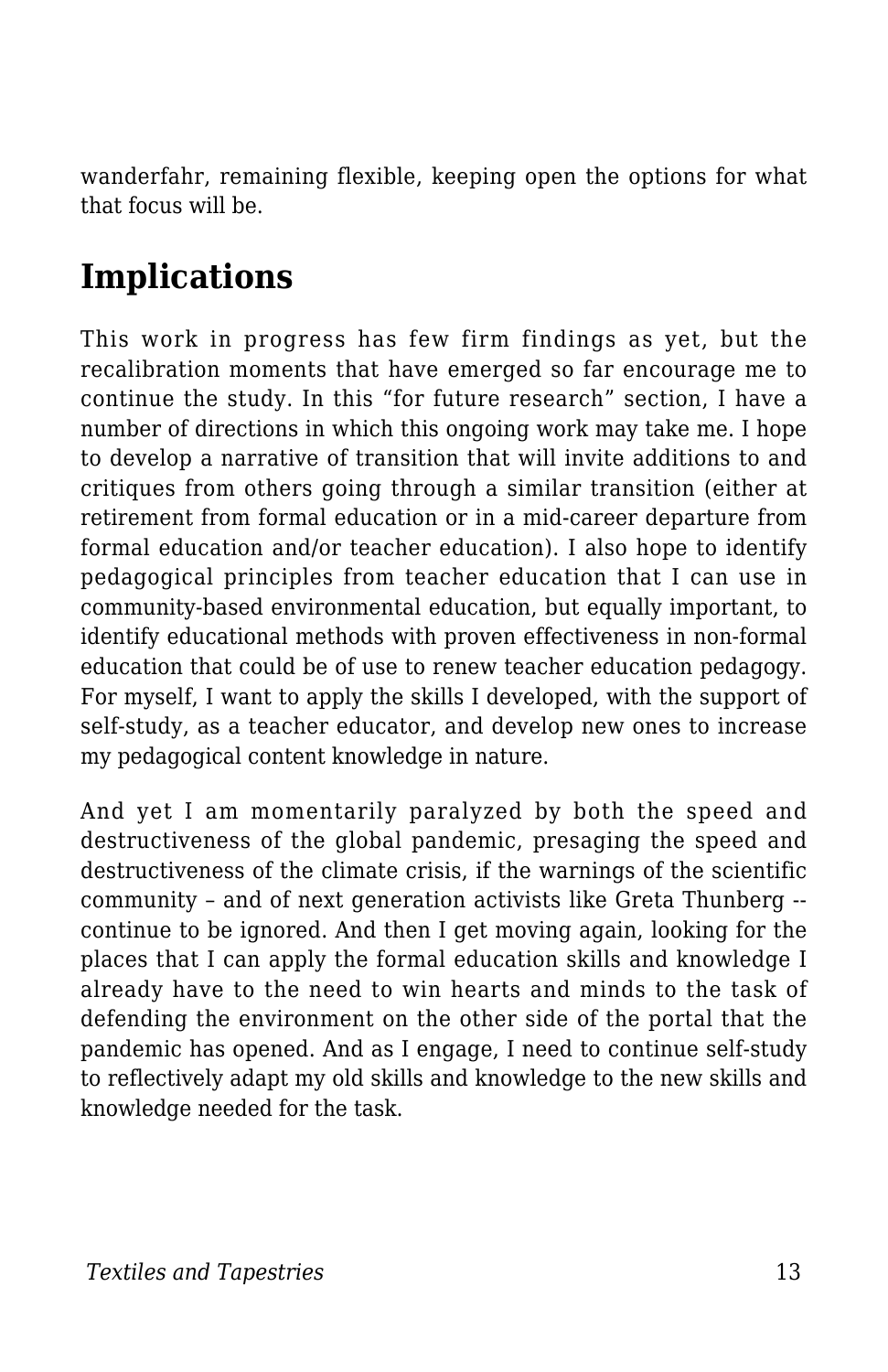### **References**

Bullock, S., & Ritter, J. (2011). Exploring the transition into academia through collaborative self-study. *Studying Teacher Education*, *7*(2), 171-181.

Bullough Jr., R. V., & Pinnegar, S. (2001). Guidelines for quality in autobiographical forms of self-study research. *Educational Researcher*, *30*(3), 13-21.

Cole, A. (1998). *Dance me to an understanding of teaching* [performance]. Presented at Second International Conference on Selfstudy of Teacher Education Practices, Herstmonceux Castle, East Sussex, England.

Dinkelman, T., Margolis, J., & Sikkenga, K. (2006). From teacher to teacher educator: Experiences, expectations, and expatriation. *Studying Teacher Education, 2*(1), 5–23.

East, K., Fitzgerald, L. M., & Heston, M. (2009). Talking teaching and learning: Using dialogue in self-study. In D. Tidwell, M. Heston & L. M. Fitzgerald (Eds.), *Research methods for the self-study of practice* (pp. 55-72). Springer.

Garbett, D. (2011). Horse Riding 101: The role of experience in reframing teacher education practices. S*tudying Teacher Education, 7*(1), 65-75.

Kitchen, J. (2005). Looking backward, moving forward: Understanding my narrative as a teacher educator. *Studying Teacher Education, 1*(1), 17-30.

Levi-Strauss, C. (1966). *The savage mind*. University of Chicago Press.

Manke, M., & Allender, J. (2006). Revealing the diverse self in selfstudy: An analysis of artifacts. In D. Tidwell & L. Fitzgerald (Eds.),

*Textiles and Tapestries* 14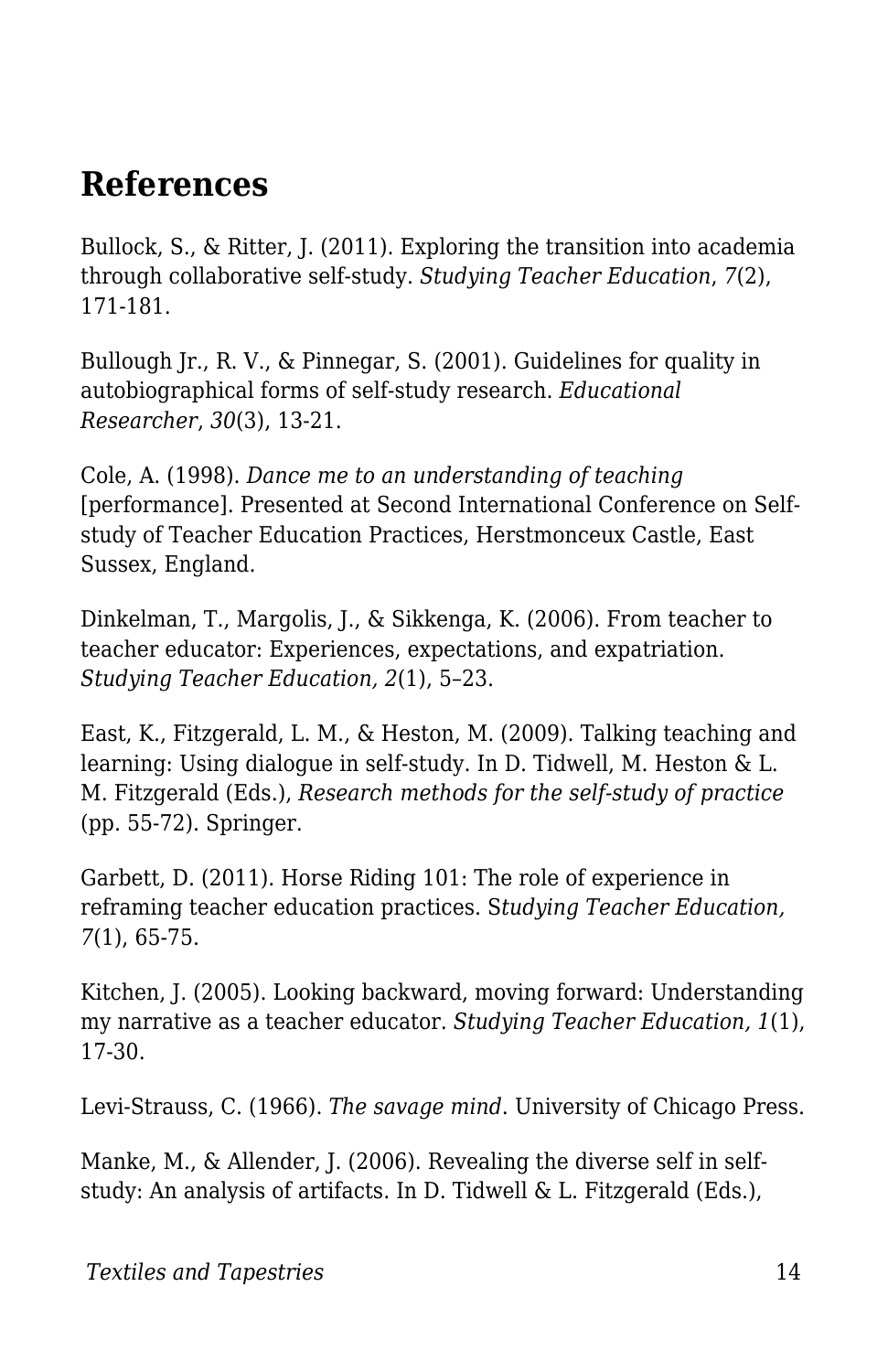*Self-study and diversity* (pp. 249-265). Sense.

Mayo, E., Henson, K., & Smith, H. (2008). Early childhood teachers as researchers: Story as innovation, one-pagers as methodology. In M. Heston, D. Tidwell, K. East, & L. M. Fitzgerald (Eds.), *Pathways to change in teacher education: Dialogue, diversity and self- study.* Proceedings of the Seventh International Conference on the Self-Study of Teacher Education Practices (pp. 239-242)*.* [Herstmonceux Castle, UK]. University of Northern Iowa.

Mena, J., & Russell, T. (2017). Collaboration, multiple methods, trustworthiness: Issues arising from the 2014 International Conference on Self-study of Teacher Education Practices. *Studying Teacher Education, 13*(1), 105-122. https://doi.org/10.1080/17425964.2017.1287694

Mitchell, C. (2016). Autoethnography as a wide-angle lens on looking (inward and outward). In D. Pillay, I. Naicker & K. Pithouse-Morgan (Eds.), *Academic autoethnographies: Inside teaching in higher education* (pp. 175-189). Sense.

National Research Council. (2010). *Surrounded by science: Learning science in informal environments*. The National Academies Press. https://doi.org/10.17226/12614.

North, C. (2015). Rain and romanticism: The environment in outdoor education. *Asia-Pacific Journal of Health, Sport and Physical Education, 6*(3), 287-298. https://doi.org/[10.1080/18377122.2015.1092725](https://doi.org/10.1080/18377122.2015.1092725)

O'Regan, M. (2015). Methodological bricolage: A journey on the road less traveled in tourism studies. *Tourism Analysis, 20*, 457–467. [https://edtechbooks.org/-kGZ](http://dx.doi.org/10.3727/108354215X14265319207434)

Pillay, D., Pithouse-Morgan, K., & Naickler, I. (2017). *Object medleys: Interpretive possibilities for educational research*. Sense.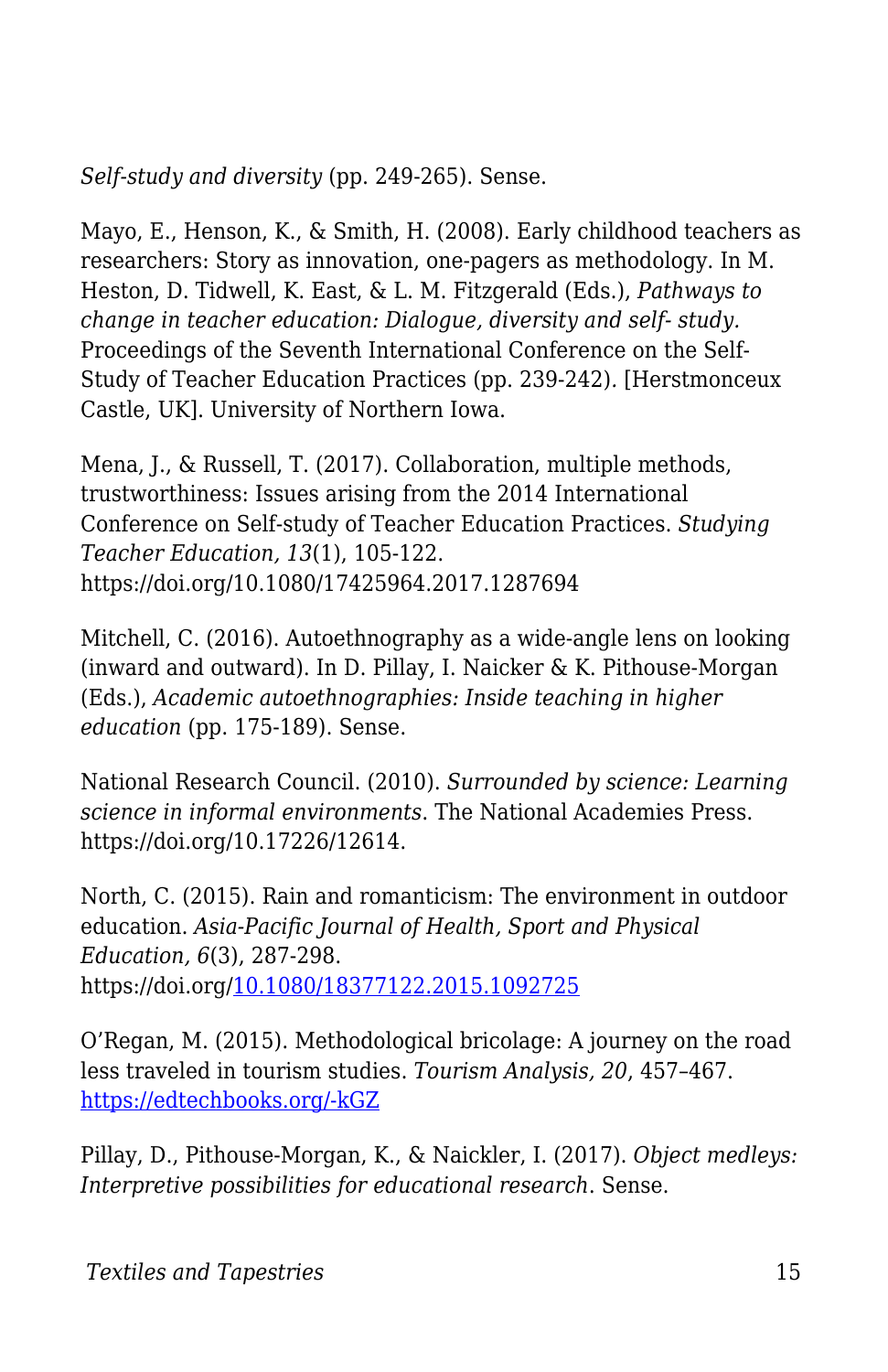Richards, K. A. R., & Fletcher, T. (2019). Navigating the personal challenges and sociopolitics of doctoral supervision. *Studying Teacher Education, 15*(3), 260-277.

Roy, A. (2020, April 3). The pandemic is a portal. *Financial Times,* 112.

Samaras, A. P. (2011). *Self-study teacher research: Improving your practice through collaborative inquiry*. Sage.

Scholl, K. G., & Gulwadi, G. B. (2015). Recognizing campus landscapes as learning spaces. *Journal of Learning Spaces, 4*(1), 53-60.

Shoffner, M. (2016). From expert to novice: Studying a second discipline. In D. Garbett & A. Ovens (Eds.), *Enacting self-study as methodology for professional inquiry* (pp. 213-218). S-STEP.

Thunberg, G., Thunberg, S., Ernman, M., & Ernman, B. (2018). *Our house is on fire: Scenes of a family and a planet in crisis* [trans. P. Norlen & S. Vogel]. Penguin Books.

Turkle, S. (Ed.). (2008). *Falling for science: Objects in mind*. The MIT Press.

Wood, D., & Borg, T. (2010). The Rocky Road: The journey from classroom teacher to teacher educator. *Studying Teacher Education, 6,* 17-28.